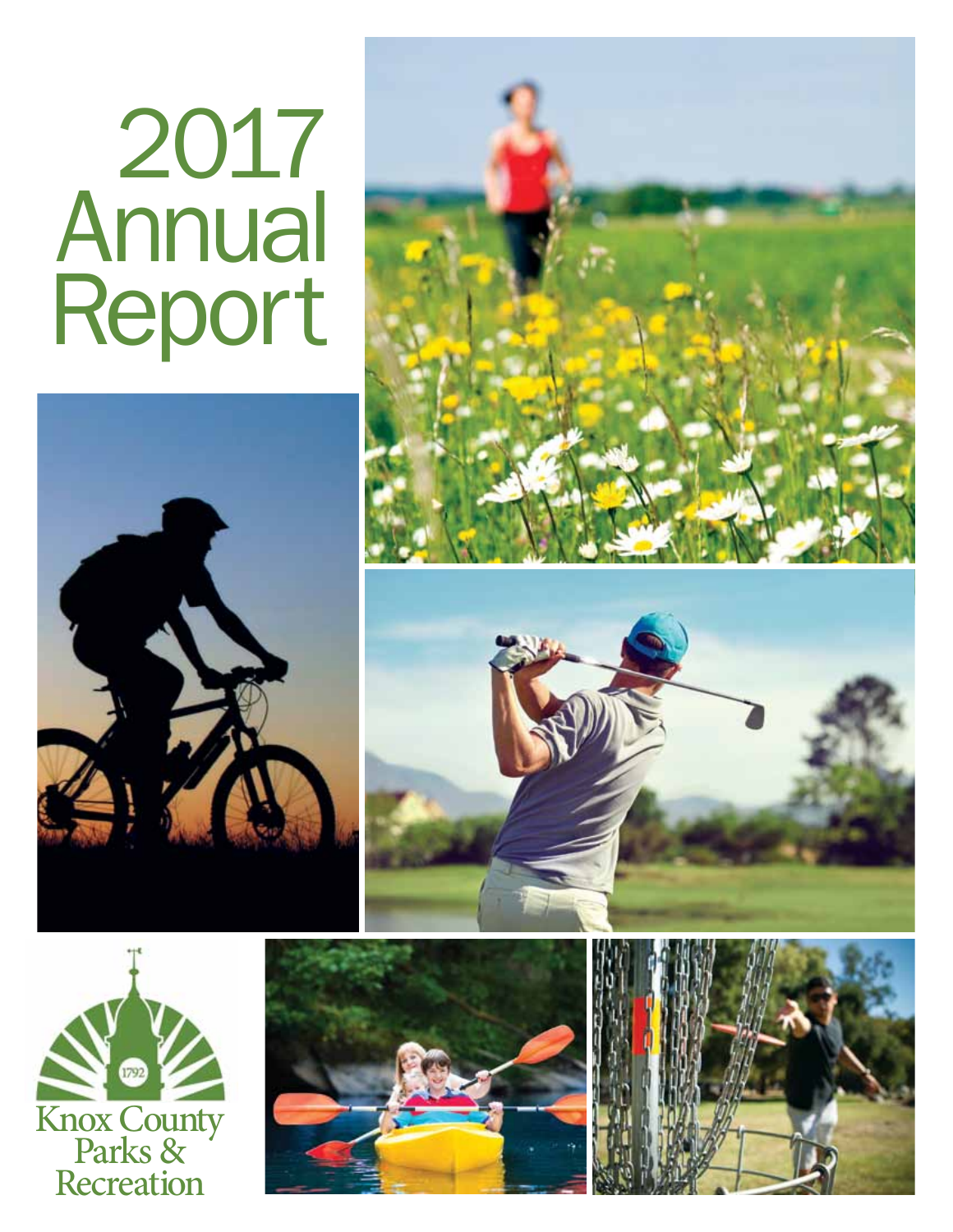#### Government Partners

Knox County Schools Knox County Sheriff's Office State of Tennessee Tennessee Valley Authority City of Knoxville Town of Farragut University of Tennessee

#### Non-Profit Partners

First Tee of Knoxville First Tee of Williams Creek Concord Yacht Club Ijams Nature Center Legacy Parks Foundation Foothills Land Conservancy Seven Islands Foundation Appalachian Mountain Bike Club Knox County Remote Control Society

# Our Mission

#### We create places to Live, Laugh and Play.

Catholic Youth Cedar Bluff Farragut Optimist Club Center City Youth Sports Program Central Football Oak Ridge Football Fulton Falcons Football Grace Football Gibbs Youth Athletics Halls Recreation Hardin Valley Football Karns Ruritan Club Northwest Football Pilot Football Powell Recreation EKAA New Breed Football FBA Roadrunners Football Seymour Optimists South Knox Youths Sports West Youth Sports

Live – We help create a great community by providing great parks. Laugh – We provide programs and places for people to enjoy life. Play – We provide opportunities to play and improve health.

# Our Vision

To have everyone connected to a great park

## Our Core Values

**Safety** Innovation **Stewardship Teamwork Partnerships Resourcefulness** Wellness Creating a sense of place **Ouality** 

#### Business Partners

Riversports Outfitters Concord Marina PetSafe U.S. Cellular

#### Sports/Recreation Partners

Knoxville Track Club Knox Area Disk Golf League Knox Fastpitch Softball FC Alliance Smoky Mountain Middle School Soccer AYSO 275 AYSO 337 AYSO 1390 Smoky Mountain Athletic Club Bearden Youth Athletics Christian Youth Athletics Carter Youth Athletics

#### Sports/Recreation Partners (continued)



# The System **Our Mission County of County Act and County Act and Partners Partners**

- 2,715 Acres of parkland
- 53 Soccer fields
- 46 Parks
- 40 Baseball fields
- 35 Miles of natural trail
- 27 Miles of paved trail
- 24 Softball fields
- 13 Football fields
- 3 Splash pads
- 3 Golf courses
- 2 Disc golf courses
- 2 Beaches
- 2 Dog parks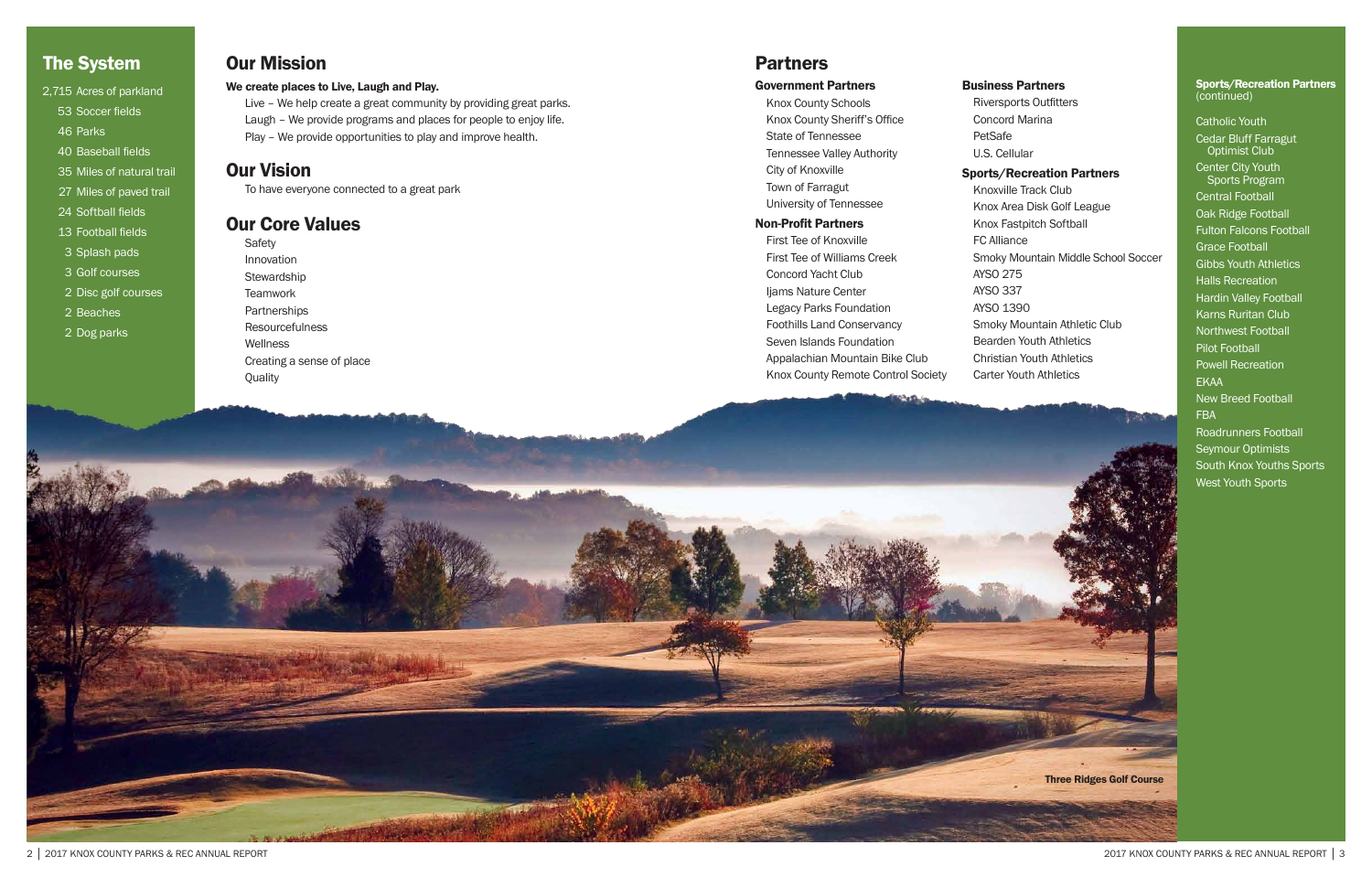|  |  |  |  | . Jason Altman    |
|--|--|--|--|-------------------|
|  |  |  |  | . Sue Stuhl       |
|  |  |  |  | . Eugene Fitzhugh |
|  |  |  |  | . Tim Seaton      |
|  |  |  |  |                   |

# Park Board Members

#### Parks Citizen Advisory Board Members

| Parks & Greenway Committee Chair  Eugene Fitzhugh |
|---------------------------------------------------|
| Program & Policy Committee Chair Tim Seaton       |

nox County Parks and Recreation is pleased to present the<br>2017 Annual Report. This report provides a high-level overv<br>of participation and many of the department's significant<br>2000pmlichmonts during the past veer 2017 Annual Report. This report provides a high-level overview of participation and many of the department's significant accomplishments during the past year.

Scott Bacon Liliana Burbano Darren Cardwell Dawn Coe Chad Culver Bob Dixon Brian E. Hann David Long Amber Parker Marion Quinn Joe Walsh

### Letter from the Director



Doug Bataille Senior Director, Knox County Parks and Recreation

Our mission is to create places and opportunities to live, laugh and play. Parks and Recreation provides numerous benefits including improved health, increased property values, tourism, attracting and growing businesses, and a sense of community for our residents.

On behalf of the 60 full-time employees, more than 100 seasonal workers, and almost 3,000 youth coaches and volunteers, we are all proud to present the 2017 report to the community. Our team is fortunate to receive support from our Mayor, County Commission, the Park and Recreation Advisory Board and, of course, the residents of Knox County. We look forward to 2018 and the opportunity to serve each and every one at the highest level possible.

Sincerely,

Saystreet

Doug Bataille Senior Director, Knox County Parks and Recreation

# Administrative Staff

| Deputy Director Parks Chuck James                      |  |
|--------------------------------------------------------|--|
|                                                        |  |
| Park Maintenance Superintendent  Brad Jones            |  |
| Concord Park Maintenance Superintendent Randy Thompson |  |
| Parks Community Relations Manager  Mike Donila         |  |
| Parks Planning & Development Manager Shauna Godlevsky  |  |
| Landscape ArchitectJessica Taylor                      |  |
| Superintendent of Parks & Trails Joe Inman             |  |
|                                                        |  |
| Sports Operations Manager  Jennifer Gentry             |  |
| Tournament Superintendent Andy Benge                   |  |
|                                                        |  |
| Recreation Coordinator  Deana Dillon                   |  |
|                                                        |  |
|                                                        |  |

#### Knox County Commission Representative Bob Thomas

Ex-Officio Members Steve Clabaugh Carol Evans Dr. Steven Waller Alex Zendal

Knox County Mayor

Tim Burchett

# Three Ridges Golf Board

Roy Kruse Curtis Pique Mark Brown Dick Moran Perry Benshoof David Watson

Tony Norman Doug Bataille Chuck Severance Charles Busler Sam Bounds Steve Clabough

Billy Tindell Penny Kleinschmidt Howard Russell Michele Carringer Jim Jennings Rich Wilson

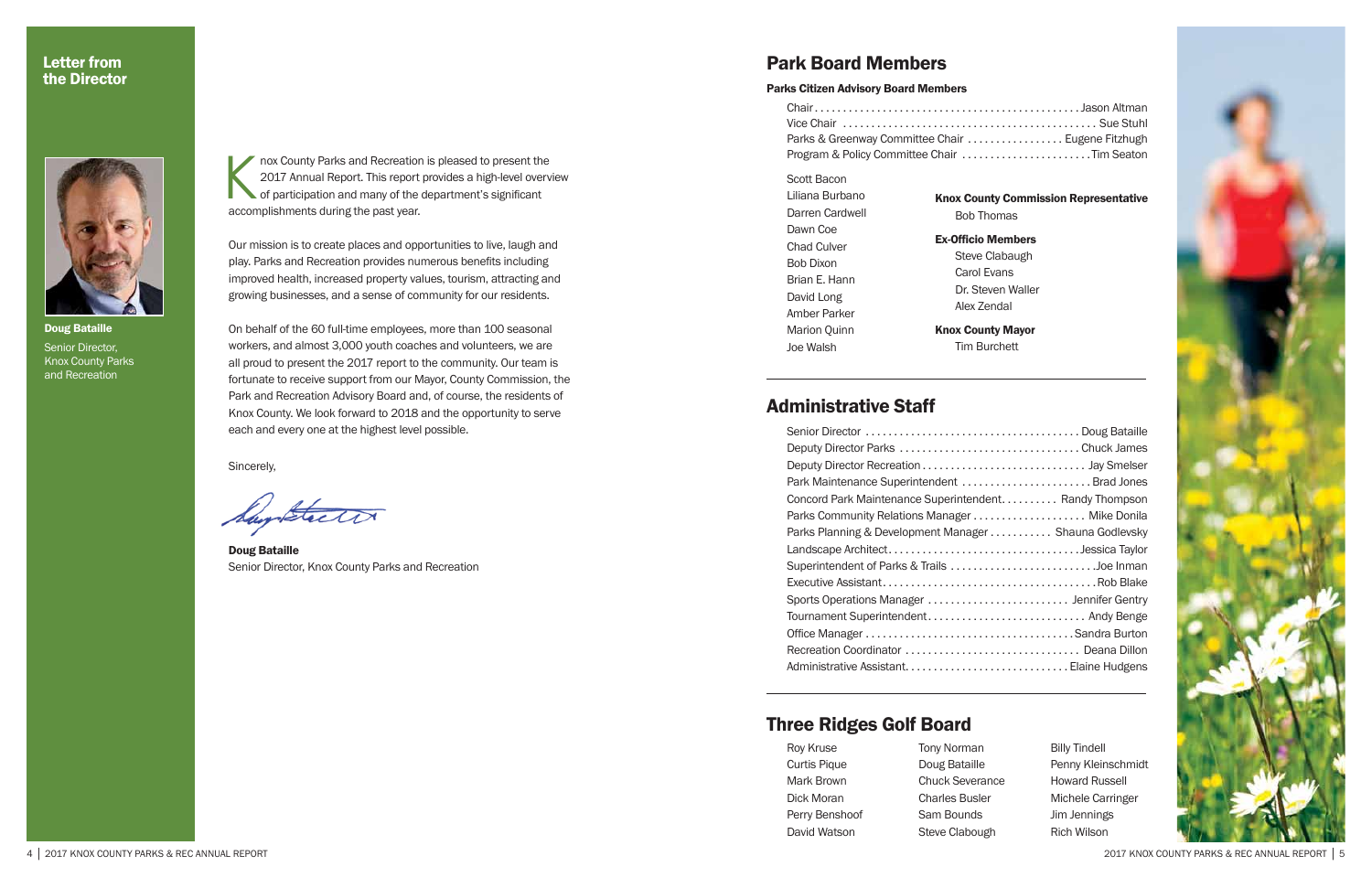6 │ 2017 KNOX COUNTY PARKS & REC ANNUAL REPORT 2017 KNOX COUNTY PARKS & REC ANNUAL REPORT │ 7



# 80,000 parents and spectators





## Organized Sports

Youth Football Adult Flag Football Youth Softball Adult Softball **Cheerleading** Youth Soccer Adult Soccer Lacrosse **Kickball** Disc Golf **Picnicking** RC Planes

# Recreation

**Boating Fishing Tennis** Pickle ball **Volleyball** Mountain Biking Dog Parks **Walking** Running Splash Pads Swimming **Golf Skateboarding** 









42,000 organized

sports participants





3,000 volunteers





# New Harvest Park 2.5 million 1 out of every 3 residents is a regular park user

38,000 recreation participants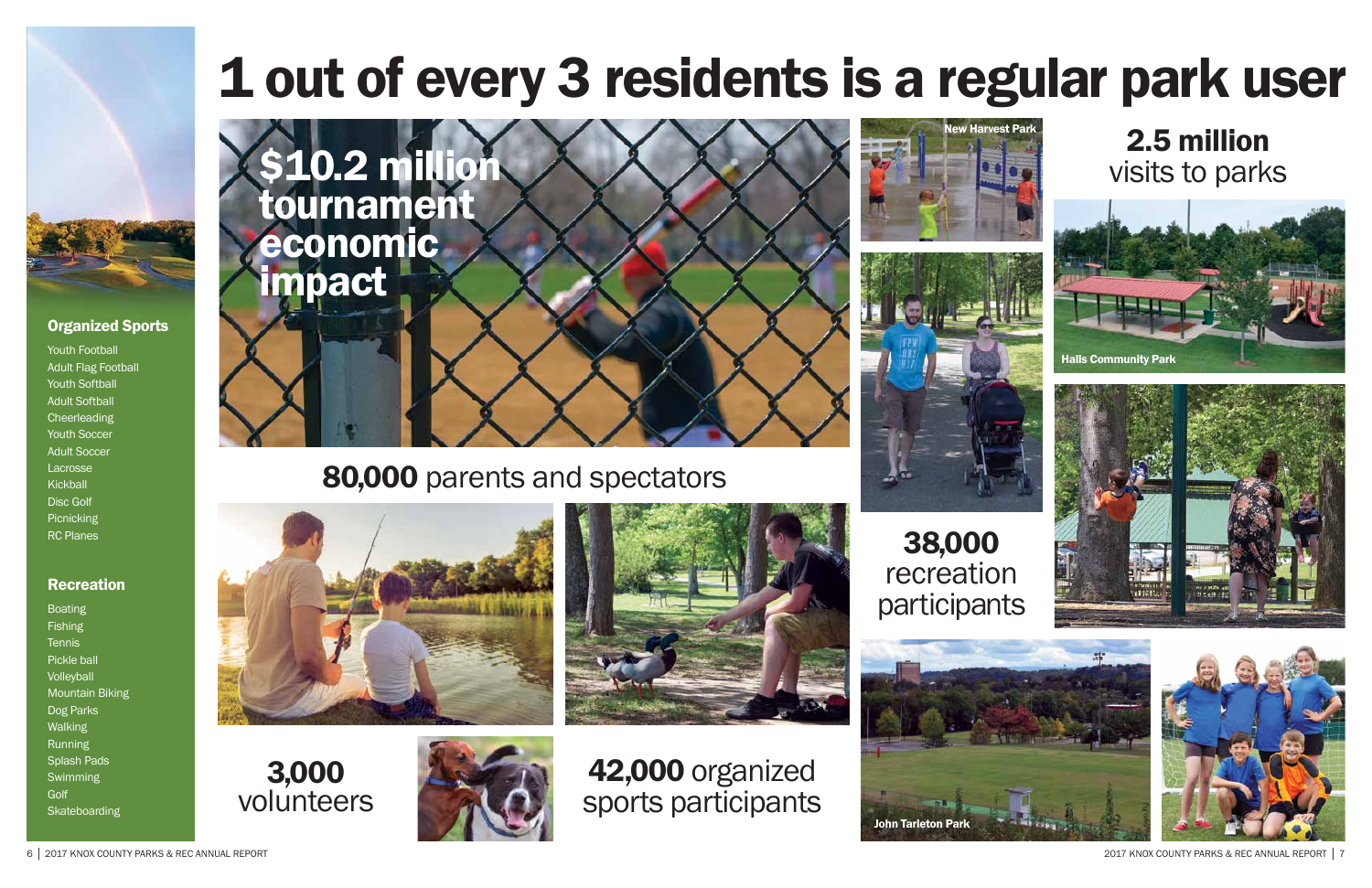Sportspark, regrading Nicholas Ball Park, trail repairs John Tarleton Park, scoreboards and concessions building repair and repaint U.S. Cellular Soccer Complex, steps Powell Levi Park, dugout repair Halls Community Park, steps and drainage House Mountain, trail repairs Concord Park, new trail Plumb Creek Park, grading New Harvest Park, shed and playground repair East Knox Park, concessions repairs, new fence and new light poles Concord Park, kayak/canoe launch Gibbs Ruritan Park, new light poles



# 2017 Completed Projects



New slope and fence repairs, scoreboards and lights at Bower Field



Dock, fencing and parking lot at Mead's Quarry









Clayton Park memorial swing

#### Concord storm clean-up





Ball **Camp** Park

The Cove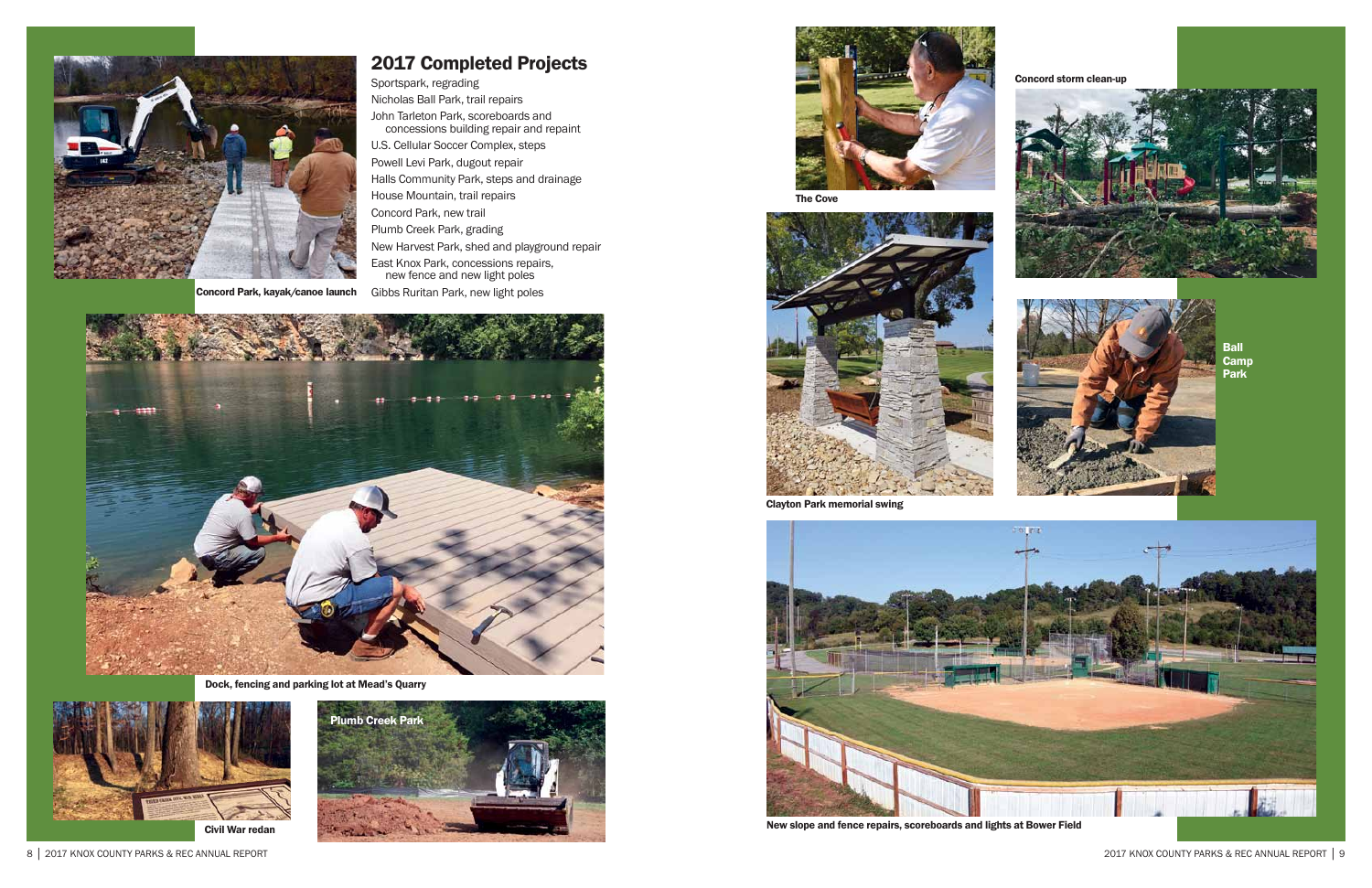Beaver Creek Greenway corridor study Plumb Creek Park BMX Track/South-Doyle Middle School fields I.C. King Park addition and entrance McBee Ferry Park Updated public maps for county and city parks/trails Mead's Quarry parking lot East Knox Park light poles Annual background checks Bower Field scoreboards Concord Park lighting Concord Park trails



2018 Ongoing Projects

# Knox County Sportspark Receives State Recognition

Plumb Creek Park





BMX Track/South-Doyle Middle School fields



From left: Jennifer Gentry, Joe Braden, Jimmy Cooper, Ryan Reuss, and Andy Benge



The World Sports League has named Knox County's Sportpark as its "Complex of the Year for Tennessee."

The park, nominated by the organization's state board of directors, was picked over roughly 40 complexes, including finalists including the Summit in Chattanooga, and Cane Ridge in Nashville.

The World Sports League (WSL) is a national organization that hosts thousands of adult slow-pitch softball tournaments across 34 states each year.

The Knox County Sportspark, located at 8050 Oak Ridge Highway in Karns, features four baseball/softball fields, one field exclusively for baseball, and three practice football fields. The park also has a playground, a walking trail, concessions, a kayak launch and a pavilion for picnics.

"Each year we recognize a 'complex of the year' whose staff has gone above and beyond, and we've always had a great partnership with Knox County," said Casey McClure, a regional director with WSL. "There were 39 complexes in the state of Tennessee used last year, so it's a big deal, and working with (the Knox County Parks & Recreation Department) is always great."

The Sportspark will now compete against four others – ones in Virginia, Florida, Alabama and Ohio – for national honors.

"It took all of us to get this recognition, so I want to say 'thank you' for everyone doing their part," said Jennifer Gentry, sports operation manager for the Knox County Parks & Recreation Department. "When the team is rowing together, anything is possible."

In Tennessee, the WSL typically hosts about 500 tournaments each year, including six "key dates" in Knox County, which "are pretty much staples in the community," McClure said. "This is a big deal. There's not a lot of slow pitch softball places left in Knoxville. But people know Karns is the place to go to play in nice parks."

The next major tournament is set for early May 2018, when more than 120 teams from across the nation will compete at the Sportspark.